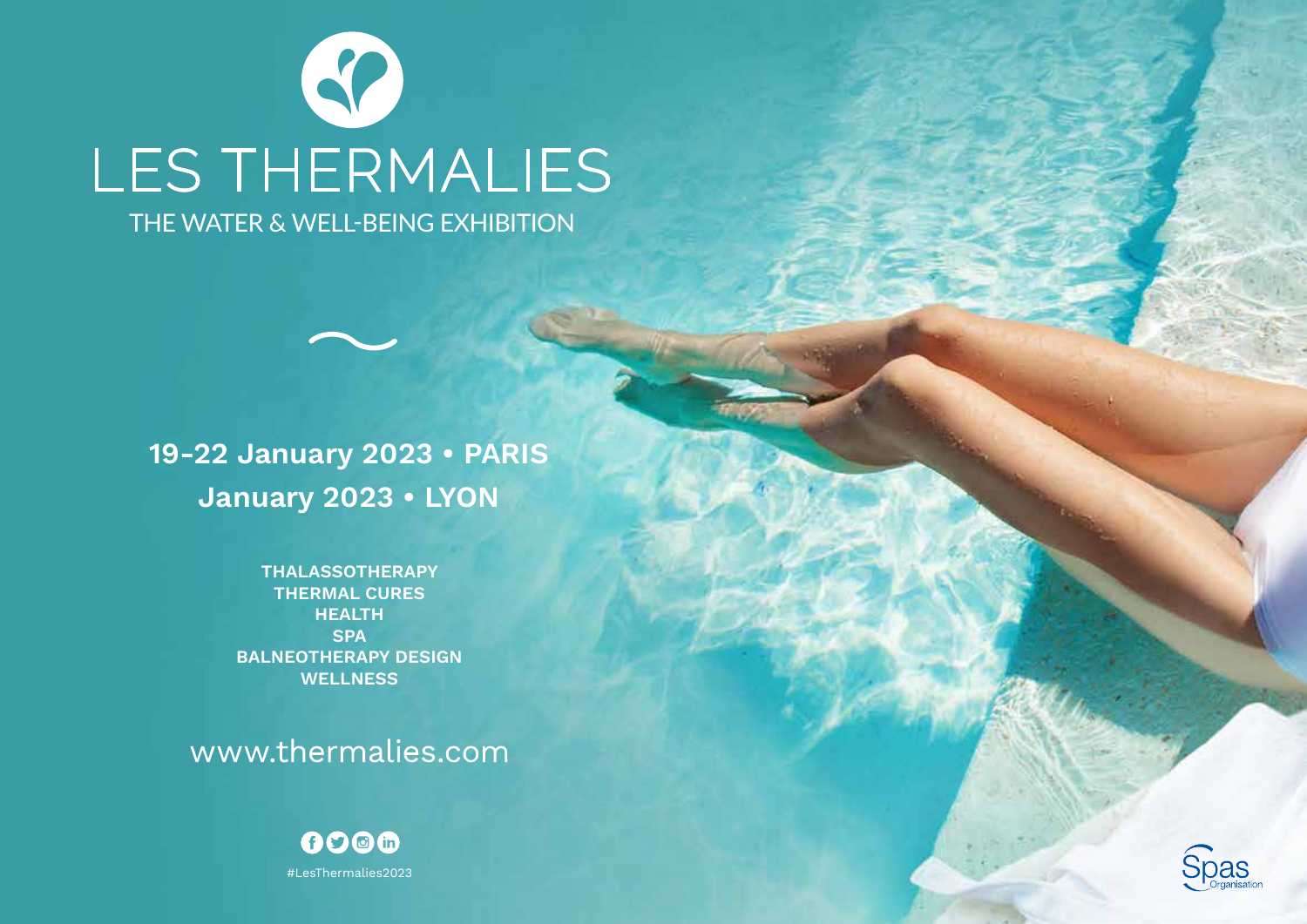Two imperative consumer events to promote your treatments and products to a targeted clientele

#### SELL

your cures, products and treatments to a premium visitor audience and increase your turnover

#### SPEAK OUT

at talks and workshops and shine a spotlight on your business

## DEVELOP LOYALTY

among your customers with your new offerings

### CAPITALISE

on a wide-reaching communications campaign

your new solutions to the sector's journalists

## MEET

# PROMOTE

your new customers



# 7 themed pavilions

French Thalassotherapy Spa treatments and activities harnessing the benefits of seawater.

#### Luxury Spa

A prestigious space for top-end hotels offering wind-down or reload stays.

#### Health Services

An area dedicated to healthcare prevention, equipment and treatments, offering services, advice, screening and information to visitors.

Foreign destinations Thalassotherapy and spa treatment abroad.

French Thermal Springs Medical spa treatments and short breaks drawing on the benefits of mineral water.

#### Balneotherapy design

The latest technological innovations in equipment and fittings for wellness, balneotherapy and fitness.

## Anti-aging / treatments Cosmetics, nutri-cosmetics,

institutes, clinics and other establishments dedicated to the prevention of aging.



## The leading water and well-being exhibition

Thermalies Paris, Carrousel du Louvre

27,000  $\odot$ visitors

285 exhibitors

60 talks and  $\mathscr{E}$ special events

## Thermalies Lyon

6,500  $\odot$ visitors

> 150 exhibitors

20 talks and  $\mathscr{E}$ special events

## A premium visitor audience

**EL 80%** of visitors make purchases at the show

耑 €1,130 Average basket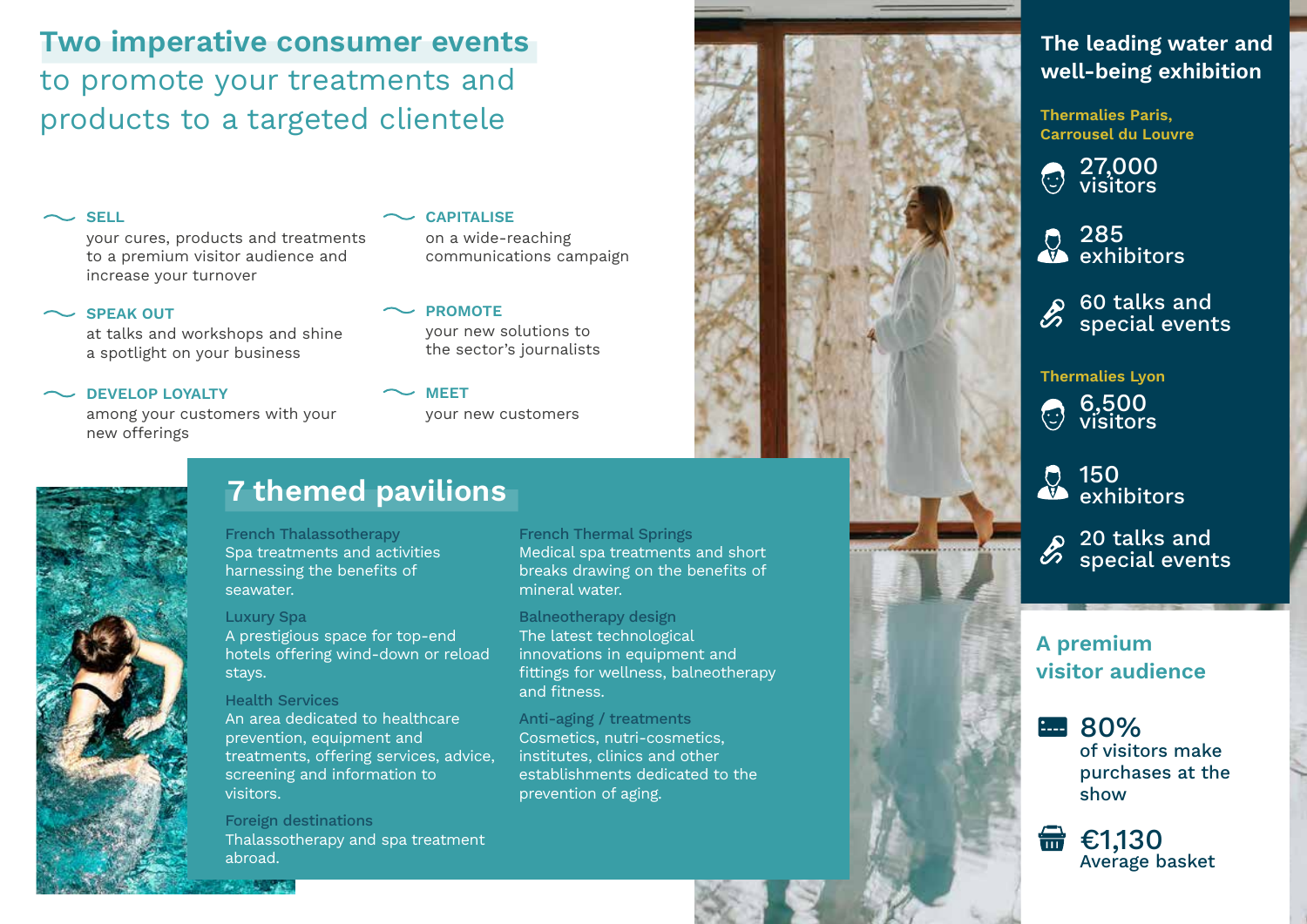# New in 2023

## Les jeudis Thermalies (Thermalies Thursdays)

Once a month on the Thermalies website, high-visibility and topical themes will be discussed by leading experts. A moment of discovery and wellness to stay in touch with Thermalies all year round.

*Only on the Thermalies Paris website*

#### Europe Zone

A spotlight on European destinations in high demand from visitors.

### Breakout zone



 $\overline{\mathbb{R}}$ 

A rest area available for sponsorship to offer visitors a chance to discover your establishments, care products or region through a range of sources of information such as virtual reality, leaflets, brochures, etc.

## Tourism Zone

Holiday villages, senior citizen breaks, tourist activities nearby the spa: offer your services to our visitors.

# A wide-rangin communications plan and a range of solutions to increase your brand visibility

- Substantial media coverage before, during and after the exhibitions towards an efficient clientele
- Free invitations mailed out to our high-end visitors, in addition to the invitations you send to your own customers
- A press office targeting general the interest and specialist media in affinity with your targets
- A display advertising campaign in the Paris metro and at strategic locations in Lyon



- **Interactive presence** on similar-interest websites
- Advertisements and editorial content in major health, women's and mature lifestyle magazines
- $\sim$  A strategic action plan to reach new targets
- Launch of an influence-ambassador programme

## Senses and experiences